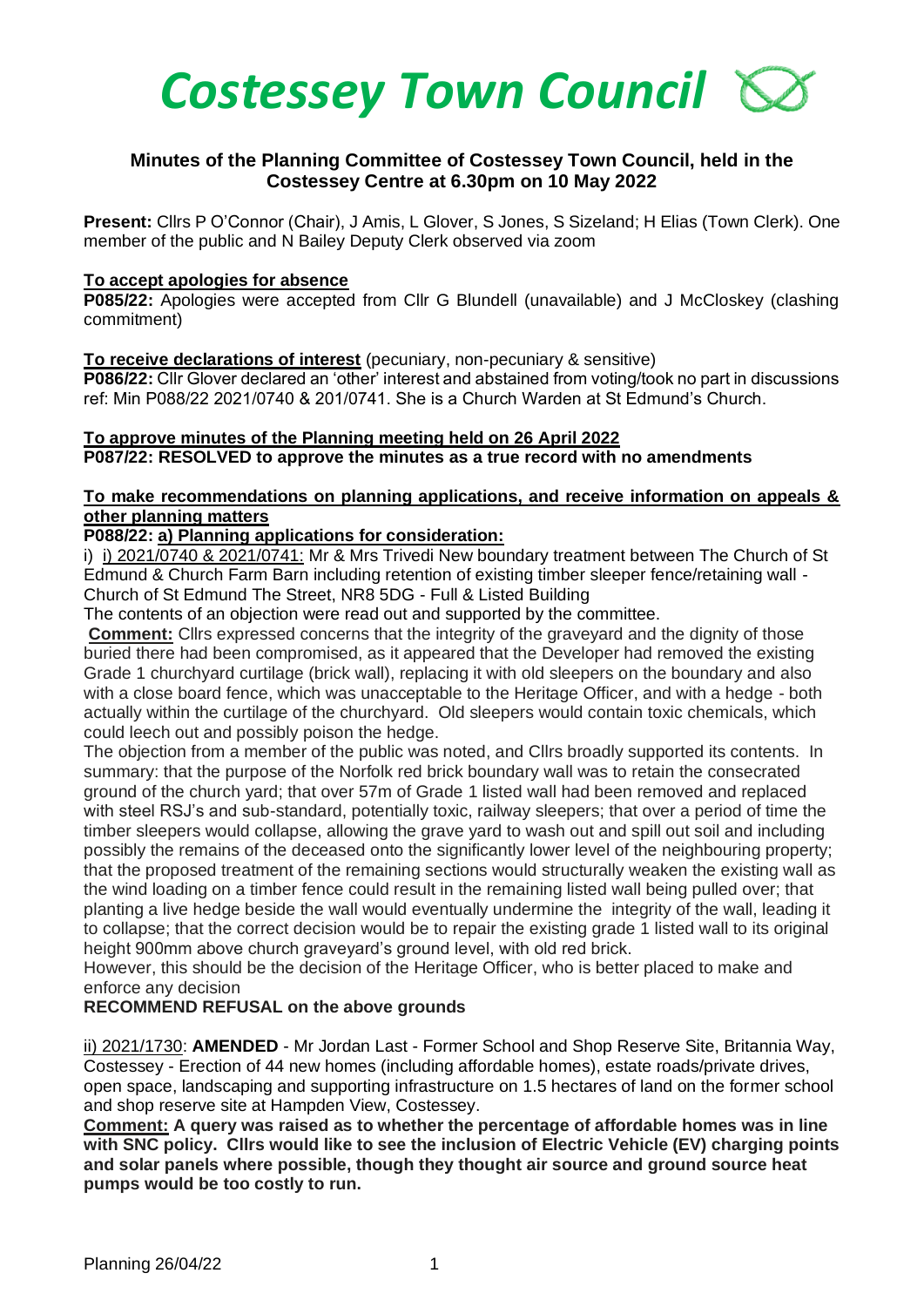### **Cllrs re-iterated their previous comments as they did not think these had necessarily been taken into account:**

- Councillors expressed disappointment that a school and local shops would not be provided (Norfolk CC decided it did not wish to build a school on the site, and no commercial business was interested in the shop site)

- Affordable Housing: It was not considered good practice to locate affordable housing in a group together: such dwellings should be "sprinkled" throughout the site ("pepper potted"), so that it was not obvious which were the social housing dwellings. It was noted that the affordable houses were also distinguishable because they had single parking places away from their houses and they were in a brick weave cul-de-sac, whereas the other dwellings had a different road surface treatment, and parking for two vehicles adjacent to their houses. CTC had thought "pepper potting" affordable housing was preferred by SNC as the Planning Authority. Councillors considered that differentiating between the affordable housing area and the rest of the development could be a potential breach of Equality rights. Councillors also commented that often the percentage of affordable housing was reduced on appeal by the developers on viability grounds, and this should not be acceptable. - Parking: While tandem parking was better than parking courts to the rear of dwellings, it was noted that tandem parking simply led to one vehicle being parked on the drive and a second (and further vehicles) being parked on the raised footway or shared surfacing on the road, thus causing obstructions to pedestrians, pushchairs, the less abled etc. As most households these days have a minimum of two vehicles this should be taken into consideration. There is also too little parking provision for visitors, which would again lead to parking on pavements, which already happens around the existing developments at Lodge Farm. The provision of parking spaces around the children's play area is not acceptable on health and Health & Safety grounds. PLEASE WOULD PLANNERS LOOK AT THE PARKING PROVISION IN DETAIL AND ADDRESS THESE CONCERNS.

- Play area (LAP): The play area is surrounded by parking spaces on two sides without any visible barrier being shown on the plans. A barrier is essential for the safety of children, especially as the parking area abuts the play area on two sides, to prevent damage to cars, and it is not acceptable due to the fumes. This would create an unhealthy area for children to play in. A fence should be installed which is high enough to prevent balls from leaving the area and children running out into the road to retrieve them. A discussion ensued as to whether the "natural " type of play equipment was suitable, but it was noted that other play areas were not too far away.

- Footway / Pathway: Councillors were not able to determine if the pathway alongside the road was a raised or a shared surface. Shared surfaces are not recommended, cause chaotic parking and are difficult for the less abled and pushchairs etc to negotiate.

- Double yellow lines around the bends are requested as part of a S106 to prevent parking in sight lines on the grounds of road safety.

- Garages: Concerns were expressed that standard width garages and parking spaces were actually too narrow to accommodate modern vehicles - eg at Plots 33 & 34. Again if these are too narrow they will force cars to be parked on the roads

- Traffic: Councillors disagreed with the traffic report which suggested that the development would have little or no effect on traffic and the wider road network. The Longwater area is already very busy with the Longwater Interchange at capacity and the Longwater Lane traffic lights having long queues. 44 dwellings could result in 60 extra vehicles as a minimum and as schools and other facilities are at least 1.4km away, so parents will drive children to school regardless. It was noted that Queen's Hills Primary School and St Augustine's were not mentioned as possible schools for the area. All journeys to school would have to cross the A1074 Dereham Road.

- Bus Shelters & bus stops: Whilst bus services are an operational matter, it has been made known to Council that the operator did not intend to offer a service through Lodge Farm Phase 2, so the developers and the Town Council, (& County Cllr) were trying to arrange for the bus shelters allocated under a S106 for Lodge Farm Phase 2 to be relocated on the Dereham Road to avoid them being installed where they will not be used.

- Sewers: Concerns were expressed that the sewers would link into the existing sewers on Lodge Farm Phase 2, with there being reports of problems with drains backing up and toilets "bubbling".